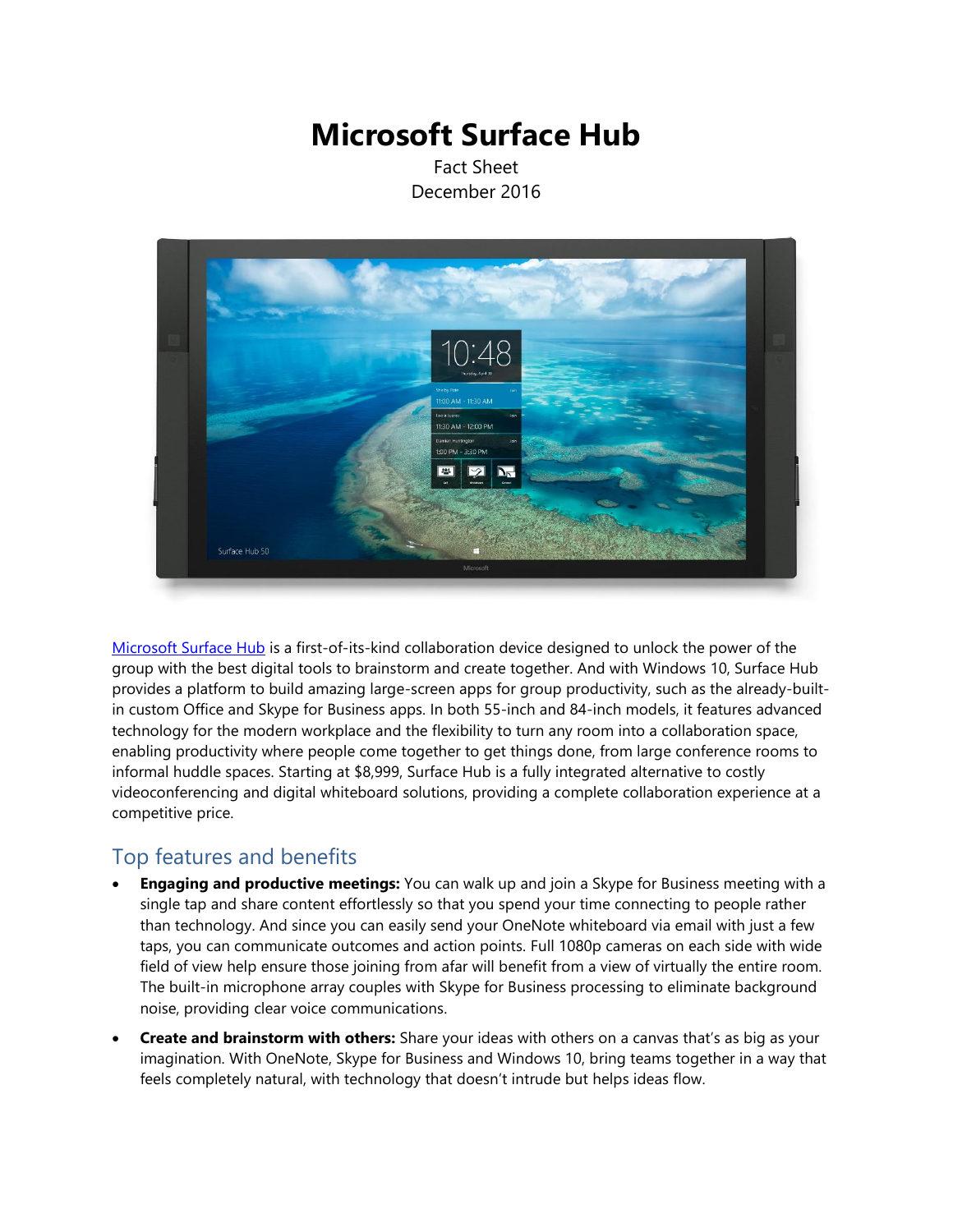- **Digital whiteboard:** Surface Hub offers a powerful digital collaboration experience that overcomes all the limitations of a physical whiteboard. Based on the OneNote app with 100 points of multitouch and up to three simultaneous pen inputs, you can paste content from other apps, lasso to move content, and spread your ideas across an infinite canvas instantly on screen. The ink on Surface Hub is so fluid and responsive that it feels just like a pen on paper, and advanced touch capabilities recognize up to 100 simultaneous touch points. When you are finished, you can easily save as a OneNote file and email to others.
- **Unlike any other touch display:** Surface Hub is designed from the ground up to offer a large-format pen and touch experience that is unsurpassed by any other device available today. The display and touch sensor are phase-locked at 120Hz, so the display refreshes every 8.33 milliseconds. By effectively doubling the frame rate on the touch panel, and doubling the frame rate on the display, latency is cut in half and there's virtually no lag. It feels and appears as responsive as its analog counterparts — but is instantly more productive. Add in the HD camera's 100-degree field of view for a near 1:1 perspective.
- **Real-time collaboration:** Surface Hub is a large, rich digital canvas designed for multiple people to use simultaneously. Pick up a second pen to brainstorm side-by-side on the screen. Or use a Skype for Business client remotely, so everyone can see your ideas whether you're on the other side of the room or the other side of the world.
- **Amazing large-screen apps:** In addition to the built-in team experiences such as Skype for Business and OneNote, Surface Hub is customizable with a wide array of applications. Universal Windows apps built for Windows 10 shine on Surface Hub and scale to the large screen. Fourth Generation Intel® Core™ i5 and i7 processors power the experience so apps are smooth and responsive. You can also connect apps from your personal device and drive them from Surface Hub.
- **Advanced technology for the modern workplace:** Surface Hub integrates beautifully into the modern workplace, enabling productivity in any space where people come together to get things done, from large conference rooms to informal huddle spaces and offices. The fully integrated design, with a choice of 84-inch (3840x2160 resolution) or 55-inch (1920x1080 resolution) screen sizes and flexible mounting configurations, means there's a solution for your business needs. Surface Hub is also designed to be easy to deploy and manage remotely.

| Operating<br>system | Custom version of Windows 10                                                                                                                                                                                                                                       |
|---------------------|--------------------------------------------------------------------------------------------------------------------------------------------------------------------------------------------------------------------------------------------------------------------|
| Exterior            | Dimensions: 84" - 46.12" x 86.7" x 4.15" (1171.5mm x 2202.9mm x 105.4mm)<br>55" – 31.75" x 59.62" x 3.38" (806.4mm x 1514.3mm x 85.8mm)<br>Weight: 84" - 280 pounds, 55" - 105 pounds<br>Color: Black<br>Physical buttons: Power, Input Select, Volume, Brightness |
| Storage             | 128GB SSD, 8 GB of RAM <sup>1</sup>                                                                                                                                                                                                                                |
| Display             | Resolution: 3840 x 2160 (84" model) and 1920 x 1080 (55" model)<br>Aspect ratio: 16:9<br>Touch: 100-point multitouch                                                                                                                                               |
| Pen input           | Surface Hub Pen (two included), Powered, Active, subpixel accuracy                                                                                                                                                                                                 |

## Technical specs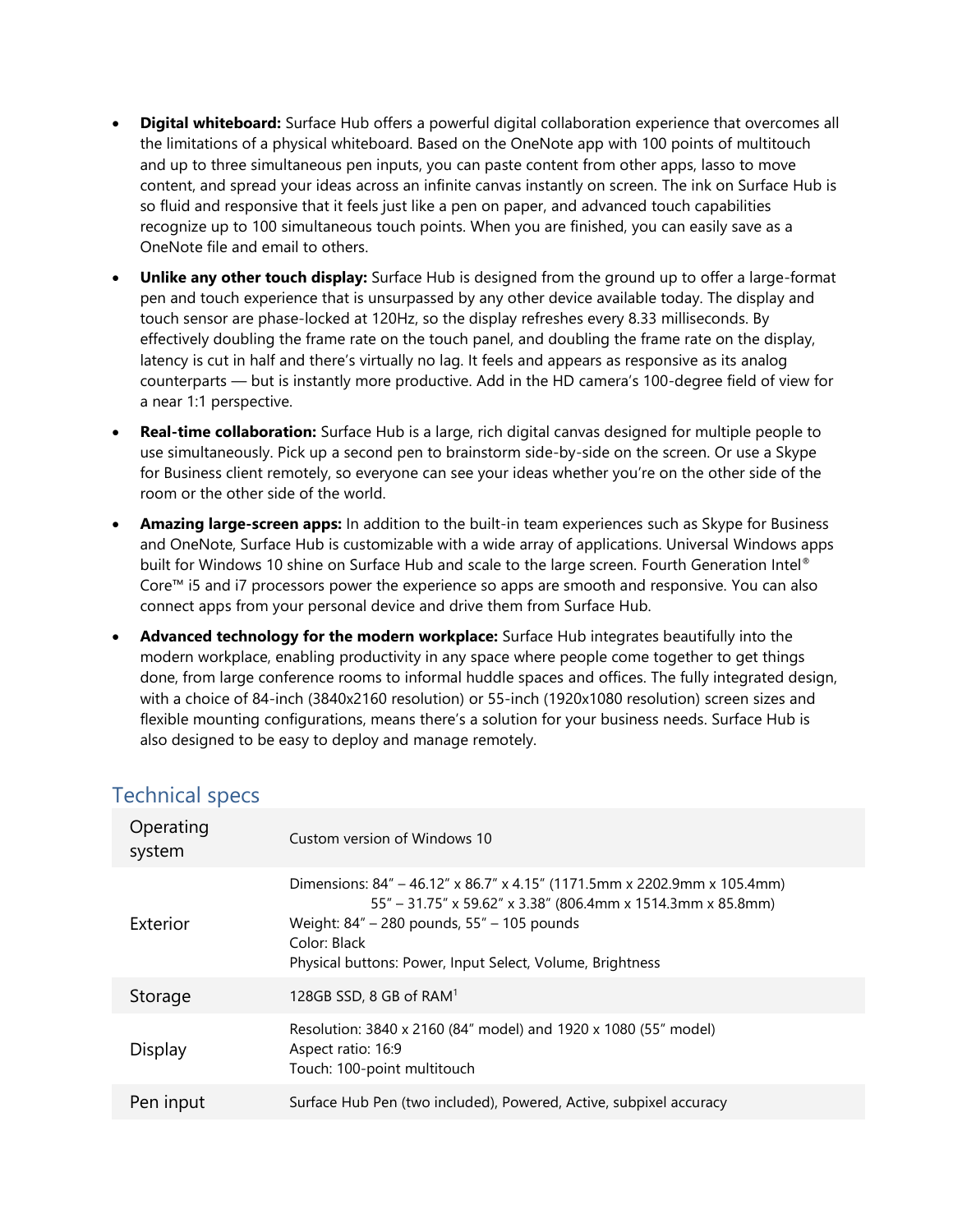| <b>CPU</b>         | 84": 4th Generation Intel® Core™ i7 with NVIDIA Quadro K2200 graphics<br>55": 4th Generation Intel® Core™ i5 with Intel® HD Graphics 4600                                                                                                                                                                                                                                        |
|--------------------|----------------------------------------------------------------------------------------------------------------------------------------------------------------------------------------------------------------------------------------------------------------------------------------------------------------------------------------------------------------------------------|
| <b>Network</b>     | Wi-Fi (802.11 a/b/g/n/ac)<br>Ethernet 1 Gbps<br>Bluetooth 4.0 low energy<br>NFC reader<br>Miracast-enabled                                                                                                                                                                                                                                                                       |
| Cameras and<br>A/V | Dual 1080p front-facing cameras, 100-degree horizontal field of view<br>High-performance, four-element array microphone<br>Dual front-facing stereo speakers                                                                                                                                                                                                                     |
| Ports              | 84" - (1) USB 3.0, (4) USB 2.0, Ethernet 1 Gbps, Video Out, 3.5mm Stereo Out,<br>RS232 Serial (RJ11). Wired Connect: Video In, HDMI In, VGA In, 3.5mm Stereo In,<br>(1) USB 2.0 type B<br>55" - (1) USB 3.0, (2) USB 2.0, Ethernet 1 Gbps, Video Out, 3.5mm Stereo Out,<br>RS232 Serial (RJ11). Wired Connect: Video In, HDMI In, VGA In, 3.5mm Stereo In,<br>(1) USB 2.0 type B |
| Sensors            | (2) Passive infrared presence sensors, ambient light sensors                                                                                                                                                                                                                                                                                                                     |
| In the box         | Two Surface Hub Pens, Microsoft All-In-One Media Keyboard and power cable                                                                                                                                                                                                                                                                                                        |
| Preloaded          | Custom version of Windows 10, Microsoft Office                                                                                                                                                                                                                                                                                                                                   |
| Warranty           | One-year limited warranty (in the U.S.; warranty terms vary by market)                                                                                                                                                                                                                                                                                                           |

## Availability

Surface Hub markets include Australia, Austria, Belgium, Canada, Denmark, Finland, France, Germany, Ireland, Italy, Japan, Luxembourg, Netherlands, New Zealand, Norway, Portugal, Qatar, Singapore, Spain, Sweden, Switzerland, UAE, the United Kingdom, and the United States.

Businesses interested in ordering Surface Hub should speak with their [local reseller](https://www.microsoft.com/microsoft-surface-hub/en-us/find-a-hub) for more information and local pricing.

<sup>1</sup> System software uses significant storage space. Available storage is subject to change based on system software updates and apps usage. 1 GB = 1 billion bytes. Se[e surface.com/storage](http://www.microsoft.com/surface/en-us/support/storage) for more details.

## Contact info

#### **For more information, press only:**

Microsoft Media Relations, WE Communications, (425) 638-7777, [rrt@we-worldwide.com](mailto:rrt@we-worldwide.com)

#### **For more product information and images:**

Visit Surface Hub Newsroom at [http://news.microsoft.com/presskits/surfacehub.](http://news.microsoft.com/presskits/surfacehub)

#### **For more information about Surface Hub:**